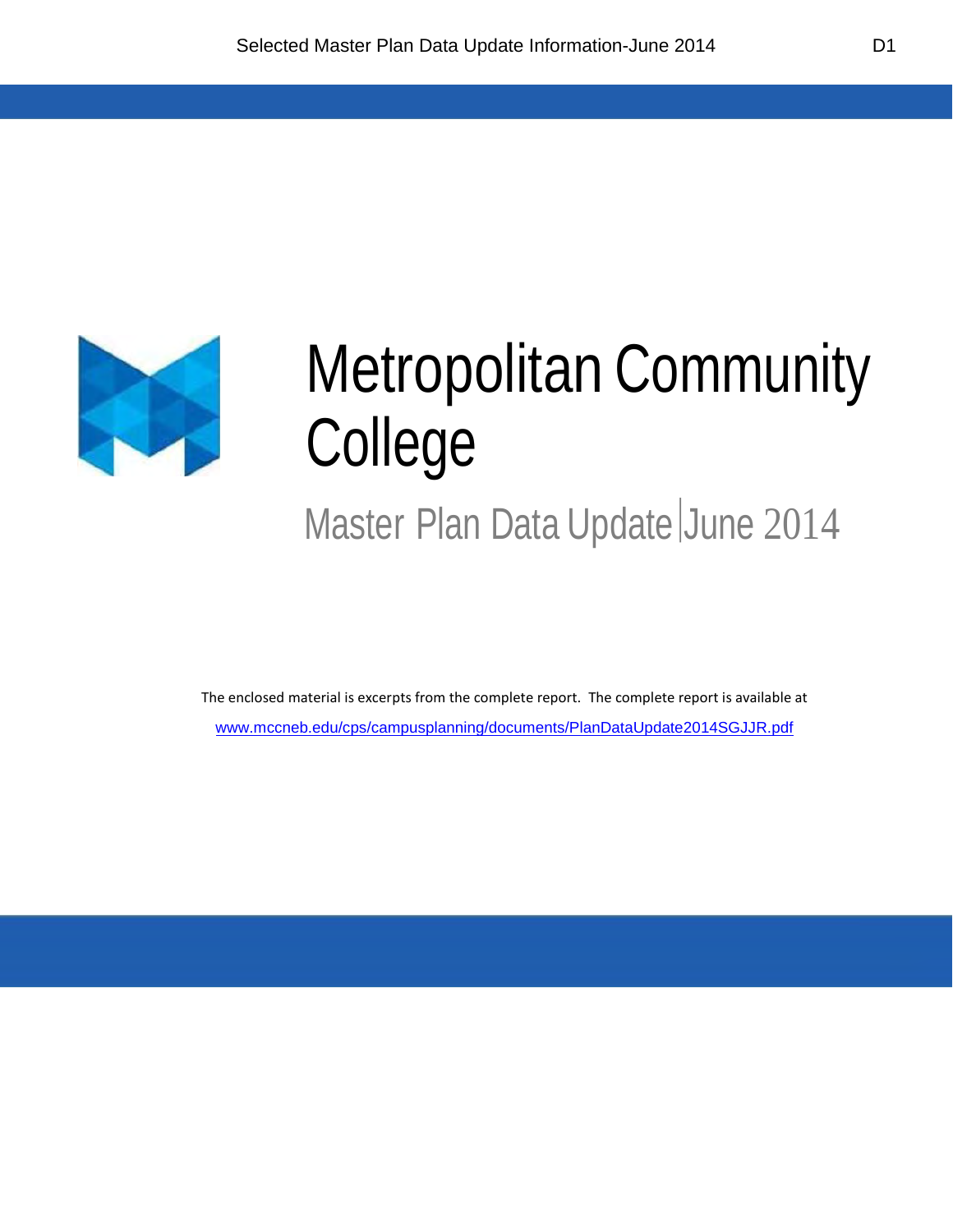Metropolitan Community College Historical Enrollment **Metropolitan Community College Historical Enrollment**

| Population by County                   | 2000    | 2001    | 2002           | 2003                              | 2004    | 2005    | 2006    | 2007    | 2008                                       | 2009    | 2010    | 2011    | 2012    | 2000-2012<br>Change |
|----------------------------------------|---------|---------|----------------|-----------------------------------|---------|---------|---------|---------|--------------------------------------------|---------|---------|---------|---------|---------------------|
| Dodge                                  | 36,160  | 36,019  | 35,822         | 35,815                            | 35,786  | 35,834  | 35,856  | 35,911  | 35,872                                     | 35,740  | 36,663  | 36,706  | 36,427  | 0.74%               |
| <b>Douglas</b>                         | 463,585 | 467,928 | 471,445        | 475,799                           | 480,904 | 486,497 | 491,408 | 495,947 | 502,032                                    | 503,249 | 518,665 | 524,976 | 531,265 | 14.60%              |
| Sarpy                                  | 122,595 | 126,017 | 129,033        | 131,933                           | 135,522 | 139,094 | 142.467 | 146.315 | 150,467                                    | 153,561 | 159,703 | 162,598 | 165,853 | 35.29%              |
| Washington                             | 18,780  | 19,087  | 19,175         | 19,359                            | 19,402  | 19,626  | 19,799  | 19,924  | 19,812                                     | 19,982  | 20,268  | 20,259  | 20,252  | 7.84%               |
| Total                                  | 641,120 | 649,051 | 655,475        | 662,906                           | 671,614 | 681,051 | 689,530 | 698,097 | 708,183                                    | 712,532 | 735,299 | 744,539 | 753,797 | 17.58%              |
|                                        |         |         |                |                                   |         |         |         |         |                                            |         |         |         |         |                     |
| <b>MCC Fall Enrollment</b>             | 11,534  | 11.704  | 12,253         | 12,838                            | 12.961  | 13,237  | 14,098  | 14,804  | 15,055                                     | 17,003  | 18,523  | 18,518  | 17,376  | 50.65%              |
| Enrollment as percent<br>of population | 1.8%    | 1.8%    | 1.9%           | 1.9%                              | 1.9%    | 1.9%    | 2.0%    | 2.1%    | 2.1%                                       | 2.4%    | 2.5%    | 2.5%    | 2.3%    | 28.13%              |
|                                        |         |         |                | Percent of Sarpy County popul     |         |         |         |         | ation to four counties was $2000 = 19.1\%$ |         |         |         |         |                     |
|                                        |         |         |                | In 2010, percent increased to 22% |         |         |         |         |                                            |         |         |         |         |                     |
|                                        |         |         | By 2020, 23.8% |                                   |         |         |         |         |                                            |         |         |         |         |                     |

Sources: US Census Bureau Population & Housing Counts, American Community Survey; MCC fall enrollment records *Sources: US Census Bureau Population & Housing Counts, American Community Survey; MCC fall enrollment records*

D2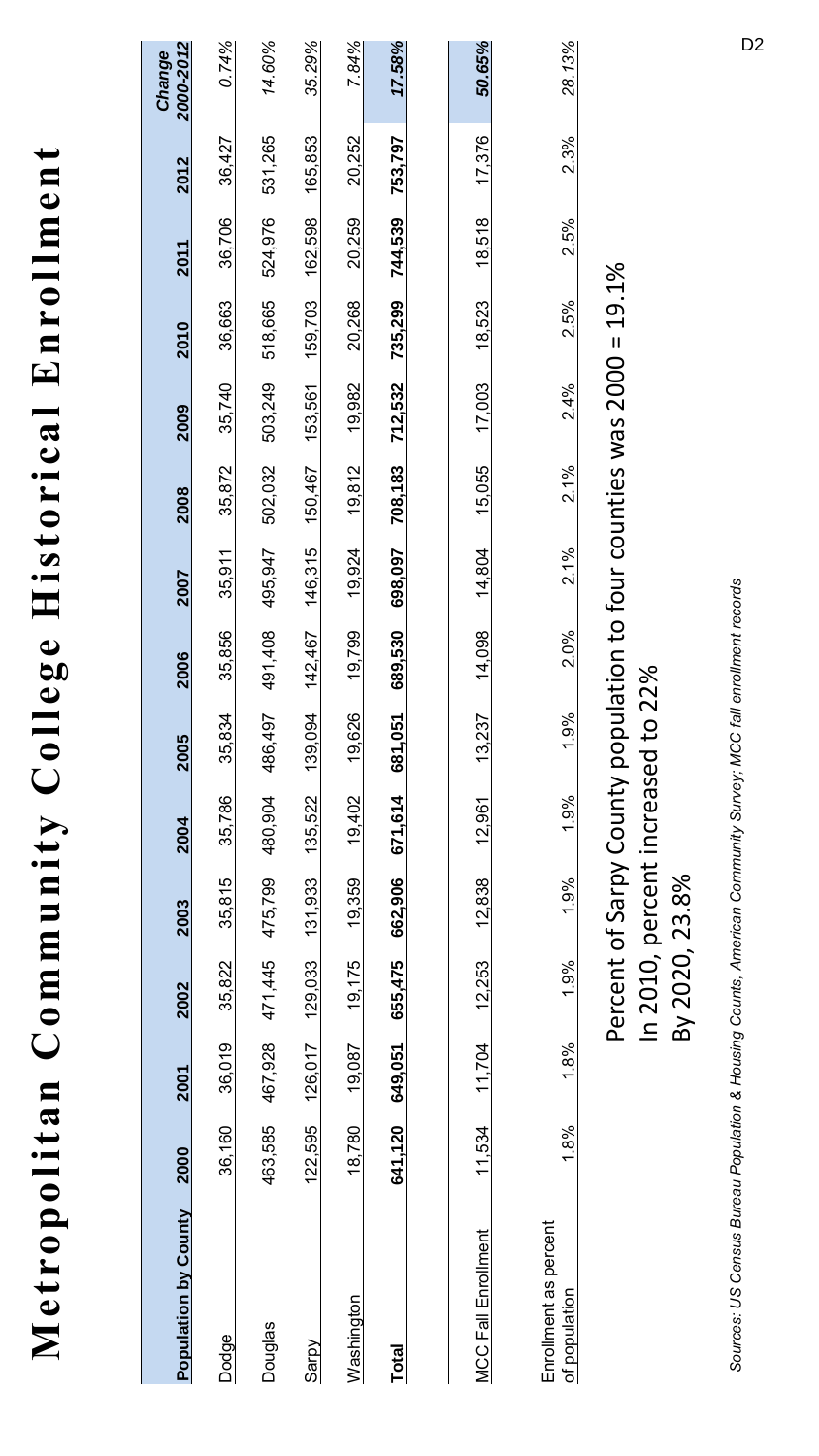## Population Projections for Service Area Population Projections for Service Area

|                                                                                                                |         |              |         | Projected |         |         |                   |                      |                  |         |
|----------------------------------------------------------------------------------------------------------------|---------|--------------|---------|-----------|---------|---------|-------------------|----------------------|------------------|---------|
|                                                                                                                | Census  | Census       |         |           |         |         | Change<br>Percent | Change<br>Percent    | <b>Fall 2013</b> |         |
| County                                                                                                         | 2010    | 2012 (est.)  | 2015    | 2020      | 2025    | 2030    | 2020-2030         | 2012-2030 Enrollment |                  |         |
| Dodge                                                                                                          | 36,691  | 427<br>36,4  | 36,625  | 37,367    | 38,377  | 39,673  | 6.2%              | 8.9%                 | 619              | 1,000,0 |
| Douglas                                                                                                        | 517,110 | 531,265      | 532,354 | 550,918   | 567,702 | 583,538 | 5.9%              | $9.8\%$              | 9.510            | 900,C   |
| Sarpy                                                                                                          | 158,840 | 853<br>165.8 | 174,201 | 191,540   | 208,441 | 224,709 | 17.3%             | 35.5%                | 3,026            |         |
| Washington                                                                                                     | 20,234  | 20,252       | 23,053  | 25,140    | 27,460  | 30,024  | 19.4%             | 48.3%                | 266              | 800,C   |
| Total                                                                                                          | 732,875 | 753,797      | 766,233 | 804,965   | 841,980 | 877,944 | 9.1%              | 16.5%                | 13,421           |         |
| (California Divorion Control Action of Action Decision December 24 and December 2010). Collection of Control o |         |              |         |           |         |         |                   |                      |                  | 700,    |

**Population Projections for Dodge, Douglas, Sarpy, and Washington Counties: 2012-2030**

*Sources: US Census Bureau (2012 population data) and Nebraska Department of Economic Development (2015-2030 projections)*

Sources: US Census Bureau (2012 population data) and Nebraska Department of Economic Development (2015-2030 projections)

Douglas County Population growth between 2000-2010 was 11.9% Douglas County Population growth between 2000-2010 was 11.9% Washington

**Douglas** 

Sarpy

Dodge



Sources: US Census Bureau (2012 population data) and Nebraska Department of Economic Development (2015-2030 projections) *Sources: US Census Bureau (2012 population data) and Nebraska Department of Economic Development (2015-2030 projections)*

D3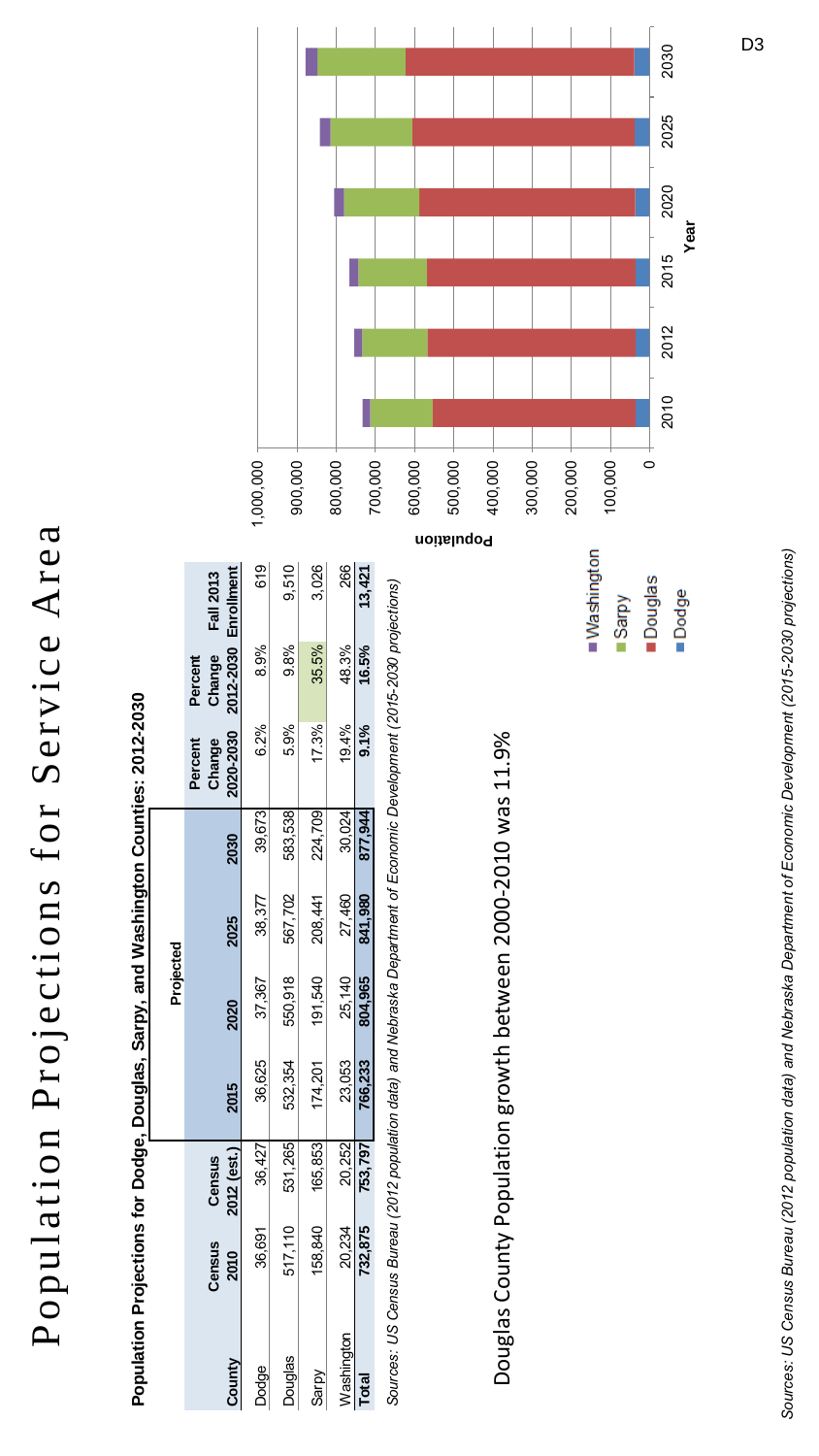Service Area Population and Enrollment by Age Group Service Area Population and Enrollment by Age Group

Four County Population by Ane Group **Four County Population by Age Group**

| dholり a5v( Ad lionpindo」Alino)InoL |       |          |                |          |
|------------------------------------|-------|----------|----------------|----------|
|                                    |       |          | <b>MCC</b>     | Percent  |
| Age                                | 2010  | 2014     | Enrollment     | Enrolled |
| Age 0-4                            | 7.2%  | 7.6%     |                |          |
| Age 5-14                           | 14.4% | 13.9%    | $\overline{4}$ | 0.1%     |
| Age 15-19                          | 7.0%  | $6.6\%$  | 3195           | 23.8%    |
| Age 20-24                          | 6.3%  | 6.8%     | 3979           | 29.6%    |
| Age 25-34                          | 13.2% | 13.7%    | 3495           | 26.0%    |
| Age 35-44                          | 12.7% | $12.0\%$ | 1475           | 11.0%    |
| Age 45-54                          | 14.7% | 13.2%    | 880            | 6.6%     |
| Age 55-64                          | 11.6% | 12.4%    | 328            | 2.4%     |
| Age 65-74                          | 6.6%  | 7.8%     | 50             | 0.4%     |
| Age 75-84                          | 4.3%  | 4.4%     | 5              | 0.0%     |
| Age 85+                            | 2.0%  | 1.9%     |                | 0.0%     |
| <b>Median Age</b>                  | 36.9  | 36.3     | 13421          | 100%     |
|                                    |       |          |                |          |



D4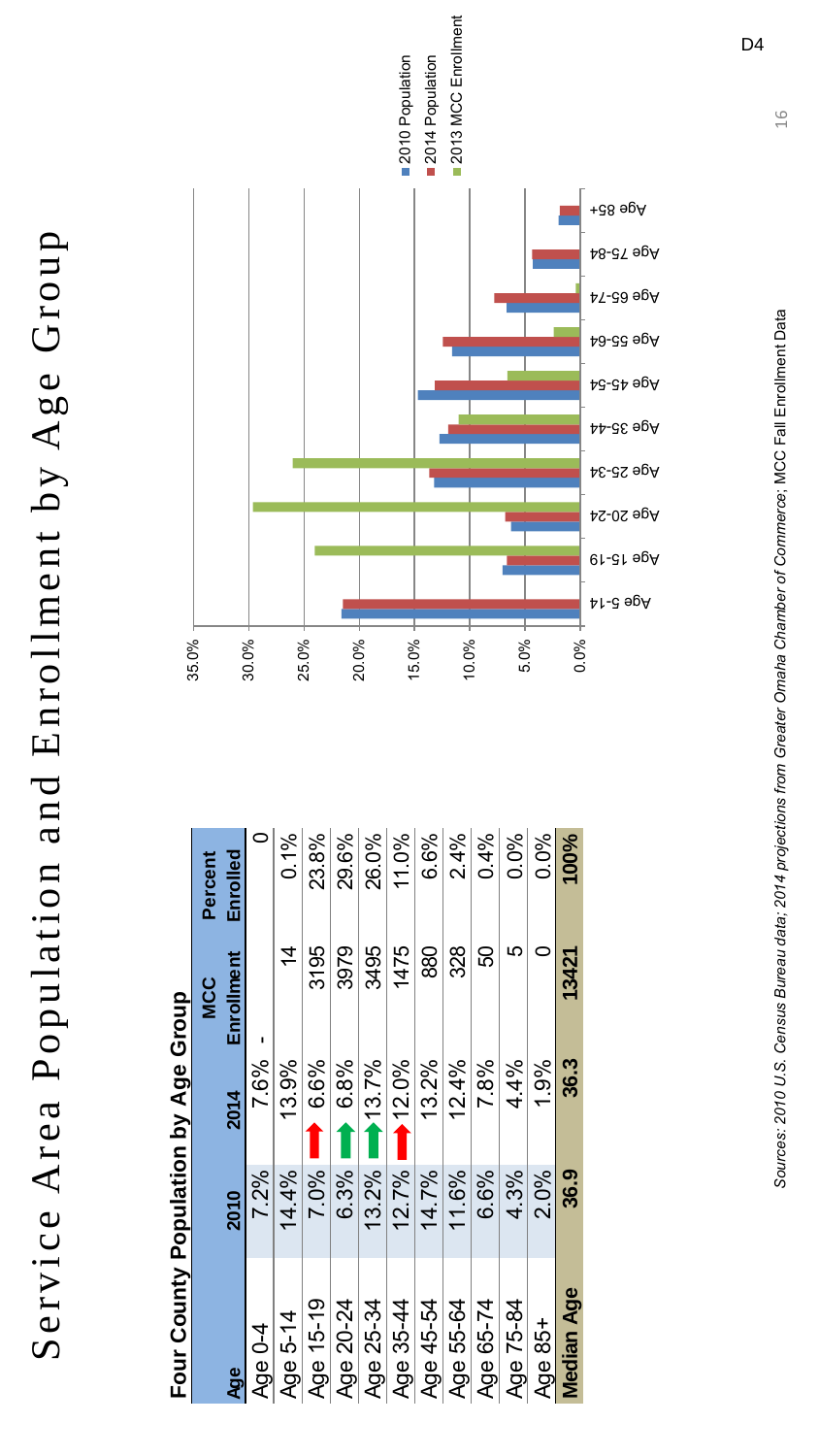State and National College Enrollments State and National College Enrollments



## College Enrollment: Nebraska and US Comparison **College Enrollment: Nebraska and US Comparison**

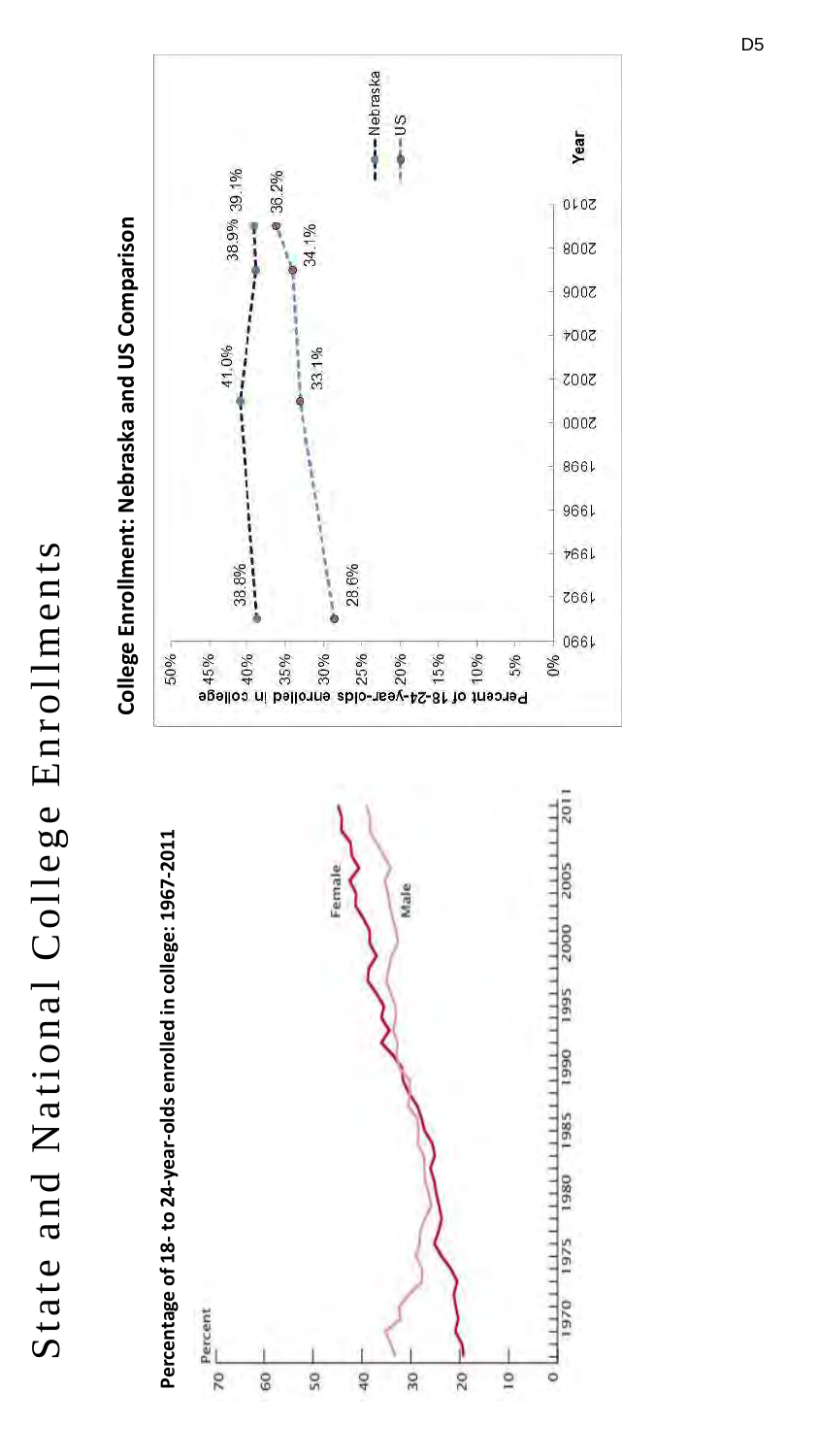Nebraska High School Graduates Projections Nebraska High School Graduates Projections



D6

21

*Source: WICHE, Knocking at the College Door (2012) Projections*

Source: WICHE, Knocking at the College Door (2012) Projections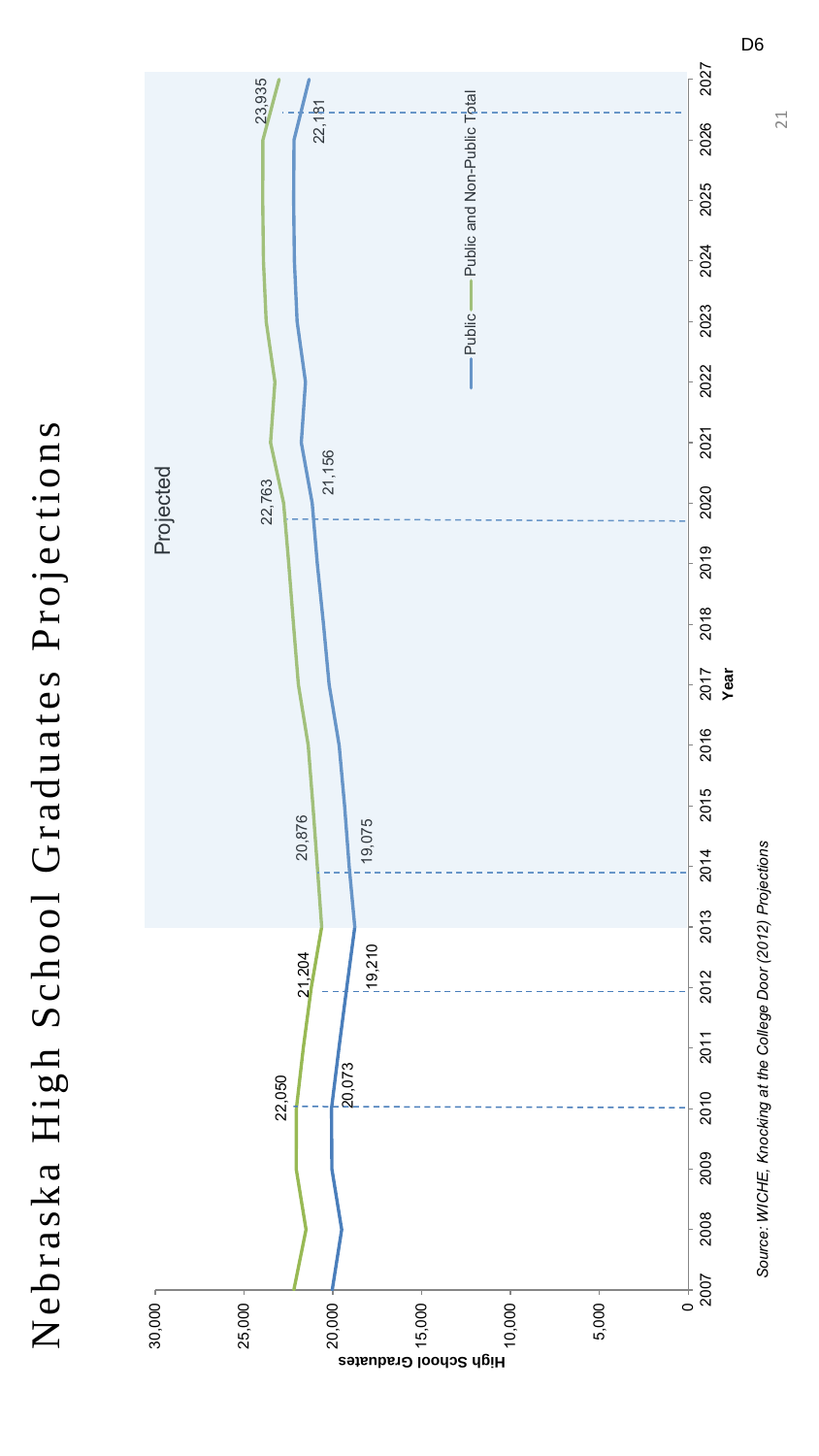DOL Omaha Consortium Long-Term Industry Projections DOL Omaha Consortium Long -Term Industry Projections

| Omaha Consortium                     | Employment<br>2010 Annual | 2020 Projected<br>Employment | Employment<br>Change in | $\mathcal{S}$ | Percent Change Compound Annual Growth<br>Rate (%) |
|--------------------------------------|---------------------------|------------------------------|-------------------------|---------------|---------------------------------------------------|
| Education and Health Services        | 94,083                    | 109,044                      | 14,961                  | 15.9%         | 1.5%                                              |
| Professional and Business Services   | 62,993                    | 74,729                       | 11,736                  | 18.6%         | 1.7%                                              |
| Trade, Transportation, and Utilities | 87,444                    | 95,922                       | 8,478                   | 9.7%          | 0.9%                                              |
| Construction                         | 19,878                    | 25,236                       | 5,358                   | 27.0%         | 2.4%                                              |
| Leisure and Hospitality              | 36,962                    | 40,497                       | 3,535                   | 9.6%          | 0.9%                                              |
| Financial Activities                 | 39,736                    | 42,074                       | 2,338                   | 5.9%          | 0.6%                                              |
| Manufacturing                        | 26,203                    | 27,889                       | 1,686                   | 6.4%          | 0.6%                                              |
| Other Services (Except Government)   | 15,919                    | 17,132                       | 1,213                   | 7.6%          | 0.7%                                              |
| Information                          | 10,680                    | 11,361                       | 681                     | 6.4%          | 0.6%                                              |
| Government                           | 21,980                    | 22,574                       | 594                     | 2.7%          | 0.3%                                              |
| Natural Resources and Mining         | 3,795                     | 3,724                        | -71                     | $-1.9%$       | $-0.2%$                                           |
| Totals                               | 419,673                   | 470,182                      | 50,509                  | 12.0%         | 1.1%                                              |

73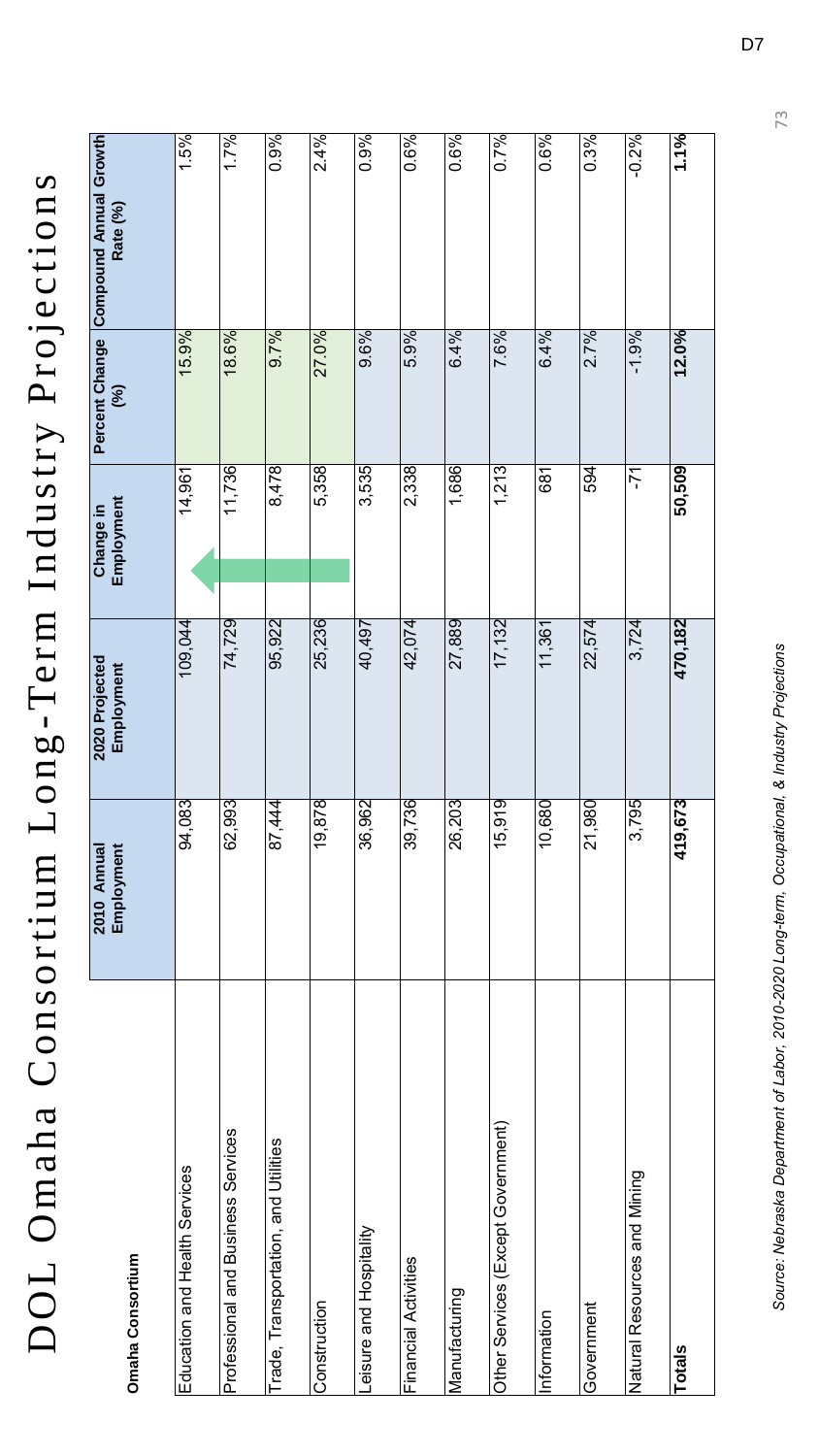Omaha Consortium Long-Term Employment Projections, 2010-2020 Omaha Consortium Long -Term Employment Projections, 2010 -2020

| <b>Omaha Consortium Projections</b>            | 2010 Annual<br>Employment | 2020 Projected<br>Employment     | <b>Openings</b><br>Growth | Replacement<br><b>Openings</b> | Total   | Employment<br>Change in | Change<br>Percent |
|------------------------------------------------|---------------------------|----------------------------------|---------------------------|--------------------------------|---------|-------------------------|-------------------|
| Office and Administrative Support              | 75,915                    | 89<br>$\frac{0}{8}$              | 6,064                     | 16,819                         | 22,883  | 5,174                   | 6.8%              |
| Sales and Related                              | 50,853                    | 54,897                           | 4,044                     | 15,076                         | 19,120  | 4,044                   | 8.0%              |
| Food Preparation and Serving Related           | 33,640                    | $\overline{19}$<br>37,0          | 3,462                     | 12,441                         | 15,903  | 3,379                   | 10.0%             |
| Transportation and Material Moving             | 35,912                    | 08<br>41,1                       | 5,220                     | 8,797                          | 14,017  | 5,196                   | 14.5%             |
| Healthcare Practitioners and Technical         | 27,550                    | $\frac{1}{10}$<br>31,8           | 4,265                     | 5,439                          | 9,704   | 4,265                   | 15.5%             |
| <b>Business and Financial Operations</b>       | 26,960                    | 90<br>30 <sub>,</sub> 0          | 4,053                     | 5,626                          | 9,679   | 4,030                   | 15.0%             |
| Construction and Extraction                    | 21,855                    | <b>179</b><br>26,0               | 4,226                     | 4,978                          | 9,204   | 4,224                   | 19.3%             |
| Education, Training, and Library               | 27,612                    | 98<br>30,9                       | 3,386                     | 5,776                          | 9,162   | 3,386                   | 12.3%             |
| Personal Care and Service                      | 16,591                    | 19,235                           | 2,644                     | 4,082                          | 6,726   | 2,644                   | 15.9%             |
| Production                                     | 21,660                    | 23,247                           | 1,853                     | 4,735                          | 6,588   | 1,587                   | 7.3%              |
| Computer and Mathematical                      | 17,822                    | 21,039                           | 3,217                     | 3,235                          | 6,452   | 3,217                   | 18.1%             |
| Installation, Maintenance, and Repair          | 17,642                    | 50<br>19,6                       | 2,010                     | 4,026                          | 6,036   | 2,008                   | 11.4%             |
| Management                                     | 18,863                    | $\overline{16}$<br>20,3          | 1,537                     | 3,889                          | 5,426   | 1,453                   | 7.7%              |
| Building and Grounds Cleaning and Maintenance  | 13,805                    | $\overline{38}$<br>15,5          | 1,740                     | 2,492                          | 4,232   | 1,733                   | 12.6%             |
| Healthcare Support                             | 10,980                    | 63<br>13,1                       | 2,183                     | 1,582                          | 3,765   | 2,183                   | 19.9%             |
| Arts, Design, Entertainment, Sports, and Media | 8,769                     | ତ୍ରେ<br>9,5                      | 830                       | 2,300                          | 3,130   | 800                     | 9.1%              |
| Protective Service                             | 7,104                     | 53<br>7,9                        | 849                       | 1,982                          | 2,831   | 849                     | 12.0%             |
| Community and Social Service                   | 6,158                     | $\tilde{\tau}$<br>7,4            | 1,253                     | 1,359                          | 2,612   | 1,253                   | 20.4%             |
| Architecture and Engineering                   | 6,086                     | 6,744                            | 669                       | 1,309                          | 1,978   | 658                     | 10.8%             |
| Life, Physical, and Social Science             | 2,746                     | 36 <br>3,1                       | $\overline{390}$          | 795                            | 1,185   | 39 <sub>0</sub>         | 14.2%             |
| Farming, Fishing, and Forestry                 | 2,261                     | 69<br>$\overline{2}$             | य                         | 681                            | 695     | ခု                      | $-4.1%$           |
| Legal                                          | 2,768                     | $\overline{83}$<br>$\frac{8}{2}$ | 158                       | 480                            | 638     | 115                     | 4.2%              |
| Totals                                         | 453,552                   | 506,048                          | 54.067                    | 107,899                        | 161,966 | 52,496                  | 11.6%             |

D8

74